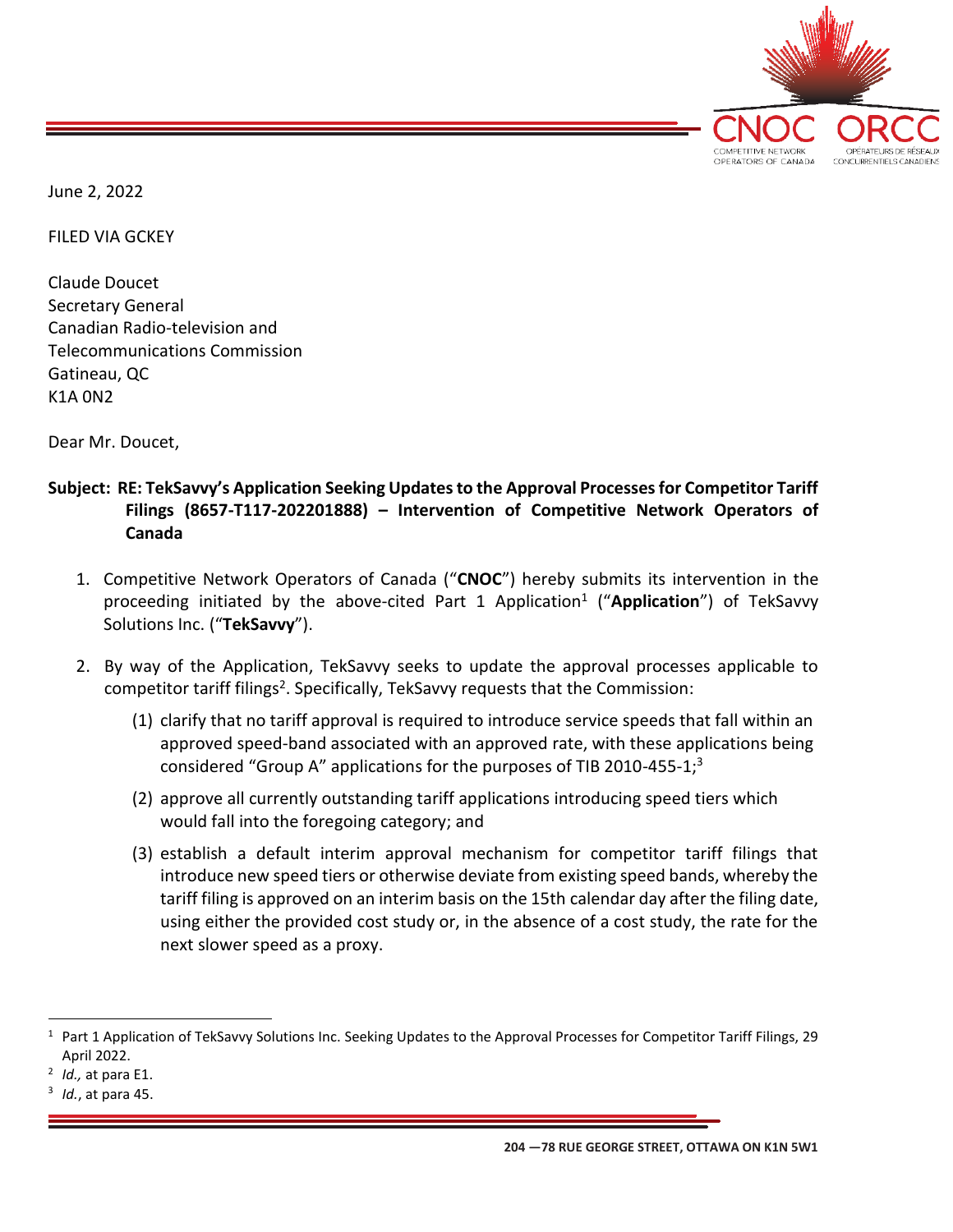

3. Before offering our more detailed comments on TekSavvy's proposal, CNOC wishes to note that the Minister of Innovation, Science and Industry's "Proposed policy direction to the CRTC for competition, affordability, consumer rights and universal access" and accompanying material<sup>4</sup> have recognized issues with the tariff process and expects the Commission to initiate muchneeded reform. Specifically:

> "The Commission should set interim and final tariffs more expediently, including by reforming the tariff-setting process and considering external expertise or international best practices." 5

- 4. We look forward to working with the Commission on its reforms once the 2022 Policy Direction is finalized and in force. Until that time, TekSavvy's application is a promising initial step.
- 5. CNOC strongly supports the Application. The current interim approval process for tariff applications results in extensive delays between the launch date for incumbent retail broadband services and the later date that equivalent service speeds become available to wholesale high-speed access ("HSA") service customers. These delays allow the incumbent carriers to enjoy a significant anti-competitive head start<sup>6</sup> when serving retail end users, which is contrary to the rationale underpinning<sup>7</sup> the Speed-Matching Requirement<sup>8</sup>.
- 6. Furthermore, the current application process appears to consume an inordinate amount of Commission time and resources.<sup>9</sup>
- 7. CNOC submits that there is a continued need for Commission oversight of tariff applications. TekSavvy's proposed relief strikes the right balance between ensuring adequate Commission oversight and streamlining approval processes to eliminate anti-competitive head-starts. At the same time, the implementation of TekSavvy's proposed relief would result in significant regulatory efficiencies for the Commission.

<sup>4</sup> Online, [Proposed policy direction to the CRTC for competition, affordability, consumer rights and universal](https://ised-isde.canada.ca/site/mobile-plans/en/proposed-policy-direction-crtc-competition-affordability-consumer-rights-and-universal-access) access [\(canada.ca\).](https://ised-isde.canada.ca/site/mobile-plans/en/proposed-policy-direction-crtc-competition-affordability-consumer-rights-and-universal-access)

<sup>&</sup>lt;sup>5</sup> Order Issuing a Direction to the CRTC on a Renewed Approach to Telecommunications Policy Proposed Policy Direction, s. 12.

<sup>6</sup> *Id.,* at para 26.

 $7$  Application, at para 16.

<sup>8</sup> The speed matching requirement is established by the following decisions: *Cogeco, Rogers, Shaw, and Videotron - Third-party Internet access service rates*, Telecom Decision CRTC 2006-77, 21 December 2006; *Cybersurf Corp.'s application related to matching service speed requirements for wholesale Internet services*, Telecom Decision CRTC 2008-117, 11 December 2008; *Wholesale high-speed access services proceeding*, Telecom Regulatory Policy 2010-632, 30 August 2010.

<sup>9</sup> *Id.,* at para 23.